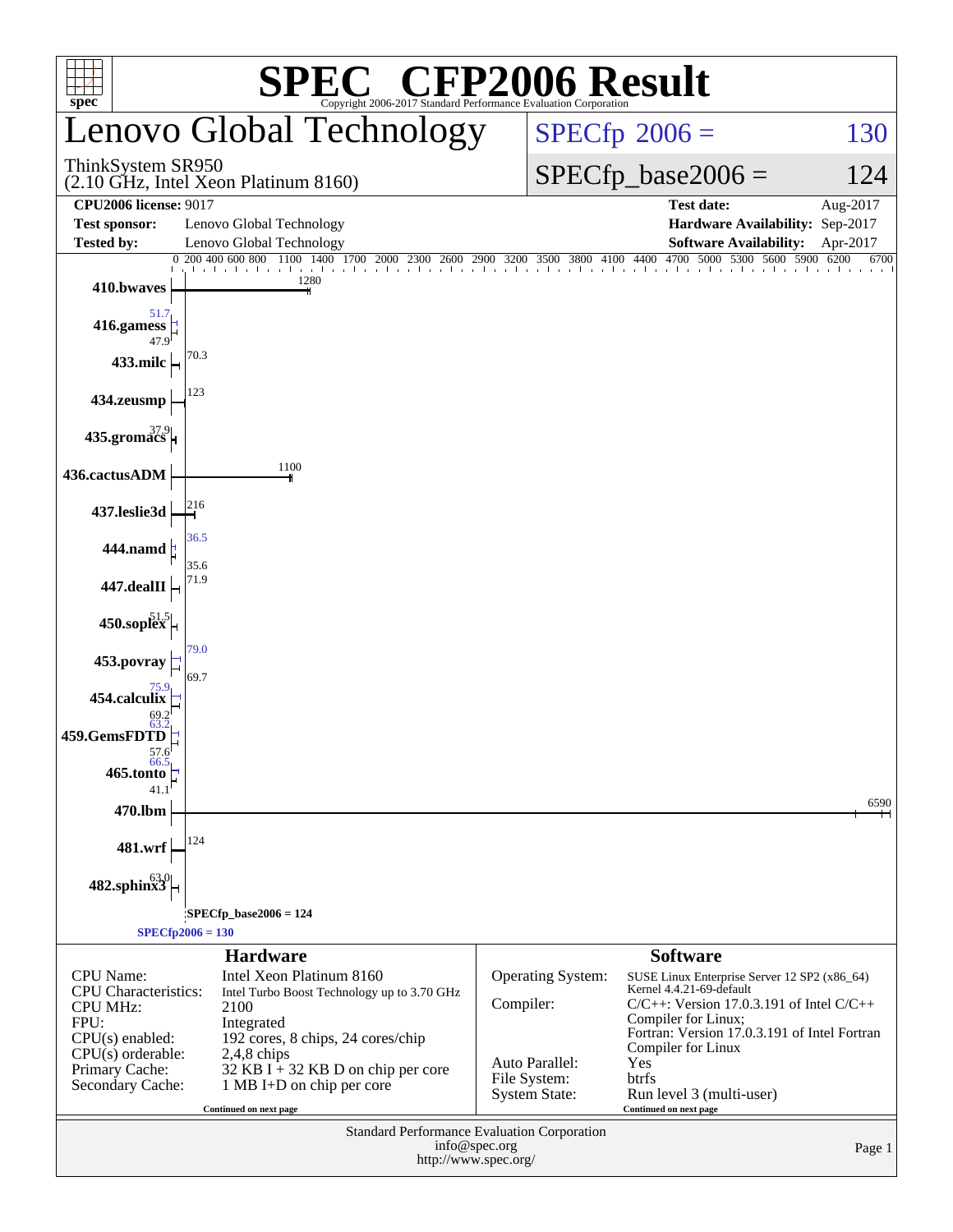

# enovo Global Technology

#### ThinkSystem SR950

(2.10 GHz, Intel Xeon Platinum 8160)

 $SPECTp2006 = 130$ 

### $SPECfp\_base2006 = 124$

**[CPU2006 license:](http://www.spec.org/auto/cpu2006/Docs/result-fields.html#CPU2006license)** 9017 **[Test date:](http://www.spec.org/auto/cpu2006/Docs/result-fields.html#Testdate)** Aug-2017 **[Test sponsor:](http://www.spec.org/auto/cpu2006/Docs/result-fields.html#Testsponsor)** Lenovo Global Technology **[Hardware Availability:](http://www.spec.org/auto/cpu2006/Docs/result-fields.html#HardwareAvailability)** Sep-2017 **[Tested by:](http://www.spec.org/auto/cpu2006/Docs/result-fields.html#Testedby)** Lenovo Global Technology **[Software Availability:](http://www.spec.org/auto/cpu2006/Docs/result-fields.html#SoftwareAvailability)** Apr-2017 [L3 Cache:](http://www.spec.org/auto/cpu2006/Docs/result-fields.html#L3Cache) 33 MB I+D on chip per chip<br>Other Cache: None [Other Cache:](http://www.spec.org/auto/cpu2006/Docs/result-fields.html#OtherCache) [Memory:](http://www.spec.org/auto/cpu2006/Docs/result-fields.html#Memory) 3 TB (96 x 32 GB 2Rx4 PC4-2666V-R) [Disk Subsystem:](http://www.spec.org/auto/cpu2006/Docs/result-fields.html#DiskSubsystem) 1 x 800 GB SAS SSD [Other Hardware:](http://www.spec.org/auto/cpu2006/Docs/result-fields.html#OtherHardware) None [Base Pointers:](http://www.spec.org/auto/cpu2006/Docs/result-fields.html#BasePointers) 64-bit<br>Peak Pointers: 32/64-bit [Peak Pointers:](http://www.spec.org/auto/cpu2006/Docs/result-fields.html#PeakPointers) [Other Software:](http://www.spec.org/auto/cpu2006/Docs/result-fields.html#OtherSoftware) None

**[Results Table](http://www.spec.org/auto/cpu2006/Docs/result-fields.html#ResultsTable)**

| Results Table          |                                                                                                          |              |                |       |                |       |                |              |                |              |                |              |
|------------------------|----------------------------------------------------------------------------------------------------------|--------------|----------------|-------|----------------|-------|----------------|--------------|----------------|--------------|----------------|--------------|
|                        | <b>Base</b>                                                                                              |              |                |       |                |       | <b>Peak</b>    |              |                |              |                |              |
| <b>Benchmark</b>       | <b>Seconds</b>                                                                                           | <b>Ratio</b> | <b>Seconds</b> | Ratio | <b>Seconds</b> | Ratio | <b>Seconds</b> | <b>Ratio</b> | <b>Seconds</b> | <b>Ratio</b> | <b>Seconds</b> | <b>Ratio</b> |
| $410$ .bwayes          | 10.8                                                                                                     | 1260         | 10.6           | 1280  | 10.6           | 1290  | 10.8           | 1260         | <b>10.6</b>    | 1280         | 10.6           | 1290         |
| 416.gamess             | 408                                                                                                      | 48.0         | 409            | 47.9  | 408            | 47.9  | 380            | 51.5         | 379            | 51.7         | 379            | 51.7         |
| $ 433$ .milc           | 129                                                                                                      | 71.2         | 131            | 70.3  | 132            | 69.8  | 129            | 71.2         | 131            | 70.3         | 132            | 69.8         |
| $ 434$ . zeusmp        | 75.3                                                                                                     | 121          | 74.1           | 123   | 73.5           | 124   | 75.3           | 121          | 74.1           | 123          | 73.5           | 124          |
| $435$ .gromacs         | 191                                                                                                      | 37.5         | 189            | 37.9  | 189            | 37.9  | 191            | 37.5         | 189            | 37.9         | <b>189</b>     | 37.9         |
| 436.cactusADM          | 10.9                                                                                                     | 1100         | 10.7           | 1110  | 10.9           | 1090  | 10.9           | <b>1100</b>  | 10.7           | 1110         | 10.9           | 1090         |
| 437.leslie3d           | 43.5                                                                                                     | 216          | 44.1           | 213   | 43.4           | 217   | 43.5           | 216          | 44.1           | 213          | 43.4           | 217          |
| 444.namd               | 225                                                                                                      | 35.6         | 225            | 35.6  | 225            | 35.6  | 220            | 36.5         | 220            | 36.5         | 220            | 36.5         |
| $ 447 \text{.}$ dealII | 159                                                                                                      | 71.9         | 160            | 71.5  | 159            | 71.9  | 159            | 71.9         | 160            | 71.5         | 159            | 71.9         |
| $450$ .soplex          | 164                                                                                                      | 51.0         | 162            | 51.6  | 162            | 51.5  | 164            | 51.0         | 162            | 51.6         | 162            | 51.5         |
| $453$ .povray          | 76.3                                                                                                     | 69.7         | 76.4           | 69.6  | 76.3           | 69.7  | 67.3           | 79.0         | 67.5           | 78.9         | 67.1           | 79.2         |
| $454$ .calculix        | 120                                                                                                      | 69.0         | 119            | 69.2  | 119            | 69.2  | 108            | 76.3         | 109            | 75.9         | 109            | <b>75.9</b>  |
| 459.GemsFDTD           | 183                                                                                                      | 58.0         | 184            | 57.6  | 186            | 57.1  | 169            | 62.9         | 168            | 63.2         | 168            | 63.2         |
| 465.tonto              | 239                                                                                                      | 41.1         | 254            | 38.8  | 231            | 42.7  | 148            | 66.5         | 148            | 66.3         | 148            | 66.6         |
| 470.1bm                | 2.06                                                                                                     | 6670         | 2.08           | 6590  | 2.16           | 6360  | 2.06           | 6670         | 2.08           | 6590         | 2.16           | 6360         |
| 481.wrf                | 89.9                                                                                                     | 124          | 90.7           | 123   | 90.2           | 124   | 89.9           | 124          | 90.7           | 123          | 90.2           | <u>124</u>   |
| 482.sphinx3            | 309                                                                                                      | 63.0         | 309            | 63.0  | 310            | 62.9  | 309            | 63.0         | 309            | 63.0         | 310            | 62.9         |
|                        | Results appear in the order in which they were run. Bold underlined text indicates a median measurement. |              |                |       |                |       |                |              |                |              |                |              |

### **[Operating System Notes](http://www.spec.org/auto/cpu2006/Docs/result-fields.html#OperatingSystemNotes)**

Stack size set to unlimited using "ulimit -s unlimited"

### **[Platform Notes](http://www.spec.org/auto/cpu2006/Docs/result-fields.html#PlatformNotes)**

BIOS configuration: Choose Operating Mode set to Maximum Performance Hyper-Threading set to Disable LLC dead line alloc set to Disable Sysinfo program /home/cpu2006-1.2-ic17.0u3/config/sysinfo.rev6993 Revision 6993 of 2015-11-06 (b5e8d4b4eb51ed28d7f98696cbe290c1) running on Proton8S-SUSE12SP2 Sat Aug 19 12:33:36 2017

 This section contains SUT (System Under Test) info as seen by some common utilities. To remove or add to this section, see: Continued on next page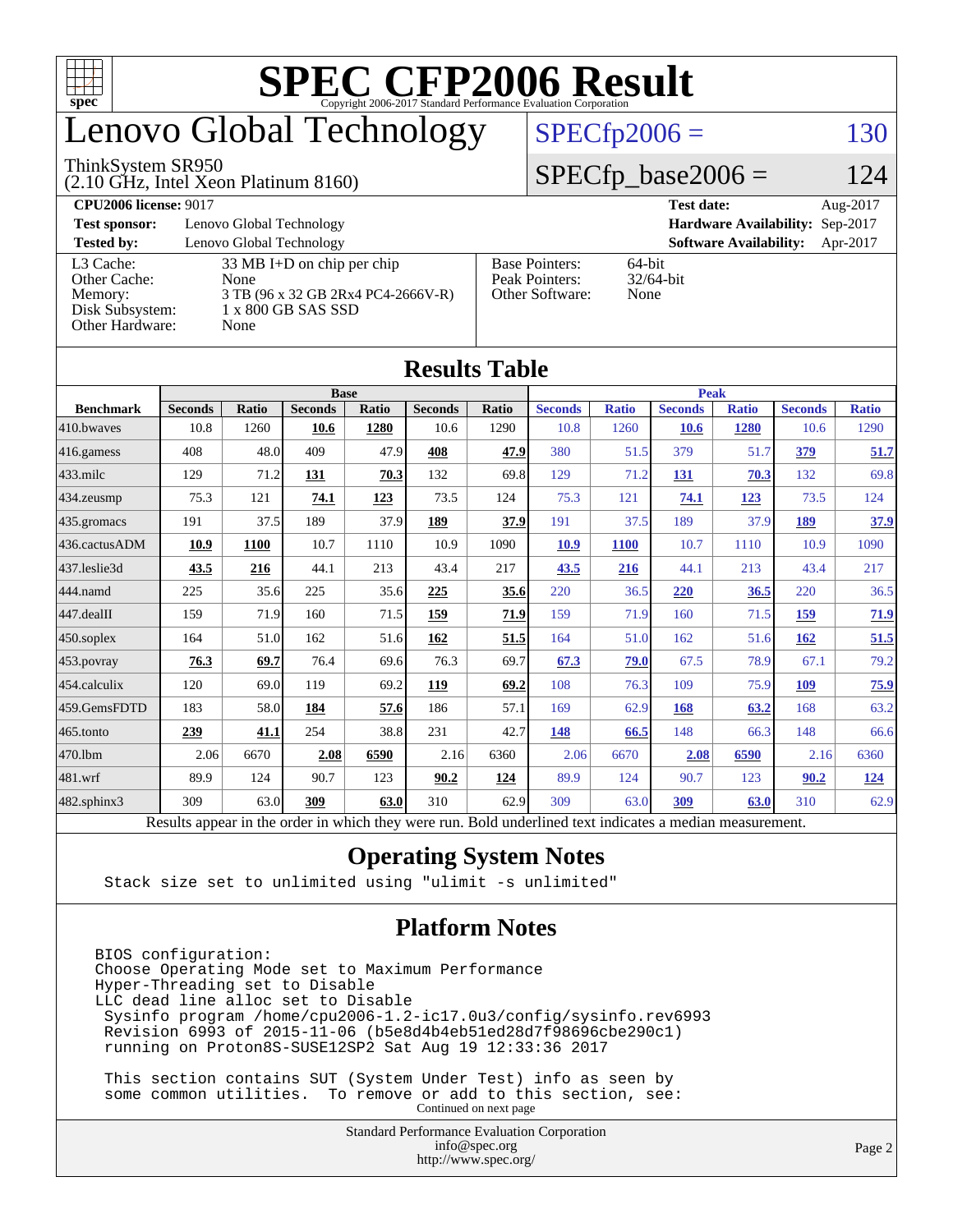

# enovo Global Technology

 $SPECTp2006 = 130$ 

ThinkSystem SR950

(2.10 GHz, Intel Xeon Platinum 8160)

 $SPECTp\_base2006 = 124$ 

**[CPU2006 license:](http://www.spec.org/auto/cpu2006/Docs/result-fields.html#CPU2006license)** 9017 **[Test date:](http://www.spec.org/auto/cpu2006/Docs/result-fields.html#Testdate)** Aug-2017

**[Test sponsor:](http://www.spec.org/auto/cpu2006/Docs/result-fields.html#Testsponsor)** Lenovo Global Technology **[Hardware Availability:](http://www.spec.org/auto/cpu2006/Docs/result-fields.html#HardwareAvailability)** Sep-2017 **[Tested by:](http://www.spec.org/auto/cpu2006/Docs/result-fields.html#Testedby)** Lenovo Global Technology **[Software Availability:](http://www.spec.org/auto/cpu2006/Docs/result-fields.html#SoftwareAvailability)** Apr-2017

## **[Platform Notes \(Continued\)](http://www.spec.org/auto/cpu2006/Docs/result-fields.html#PlatformNotes)**

<http://www.spec.org/cpu2006/Docs/config.html#sysinfo>

Standard Performance Evaluation Corporation [info@spec.org](mailto:info@spec.org) From /proc/cpuinfo model name : Intel(R) Xeon(R) Platinum 8160 CPU @ 2.10GHz 8 "physical id"s (chips) 192 "processors" cores, siblings (Caution: counting these is hw and system dependent. The following excerpts from /proc/cpuinfo might not be reliable. Use with caution.) cpu cores : 24 siblings physical 0: cores 0 1 2 3 4 5 8 9 10 11 12 13 16 17 18 19 20 21 24 25 26 27 28 29 physical 1: cores 0 1 2 3 4 5 8 9 10 11 12 13 16 17 18 19 20 21 24 25 26 27 28 29 physical 2: cores 0 1 2 3 4 5 8 9 10 11 12 13 16 17 18 19 20 21 24 25 26 27 28 29 physical 3: cores 0 1 2 3 4 5 8 9 10 11 12 13 16 17 18 19 20 21 24 25 26 27 28 29 physical 4: cores 0 1 2 3 4 5 8 9 10 11 12 13 16 17 18 19 20 21 24 25 26 27 28 29 physical 5: cores 0 1 2 3 4 5 8 9 10 11 12 13 16 17 18 19 20 21 24 25 26 27 28 29 physical 6: cores 0 1 2 3 4 5 8 9 10 11 12 13 16 17 18 19 20 21 24 25 26 27 28 29 physical 7: cores 0 1 2 3 4 5 8 9 10 11 12 13 16 17 18 19 20 21 24 25 26 27 28 29 cache size : 33792 KB From /proc/meminfo MemTotal: 3170209980 kB HugePages\_Total: 0<br>Hugepagesize: 2048 kB Hugepagesize: From /etc/\*release\* /etc/\*version\* SuSE-release: SUSE Linux Enterprise Server 12 (x86\_64) VERSION = 12 PATCHLEVEL = 2 # This file is deprecated and will be removed in a future service pack or release. # Please check /etc/os-release for details about this release. os-release: NAME="SLES" VERSION="12-SP2" VERSION\_ID="12.2" PRETTY\_NAME="SUSE Linux Enterprise Server 12 SP2" ID="sles" ANSI\_COLOR="0;32" CPE\_NAME="cpe:/o:suse:sles:12:sp2" uname -a: Continued on next page

<http://www.spec.org/>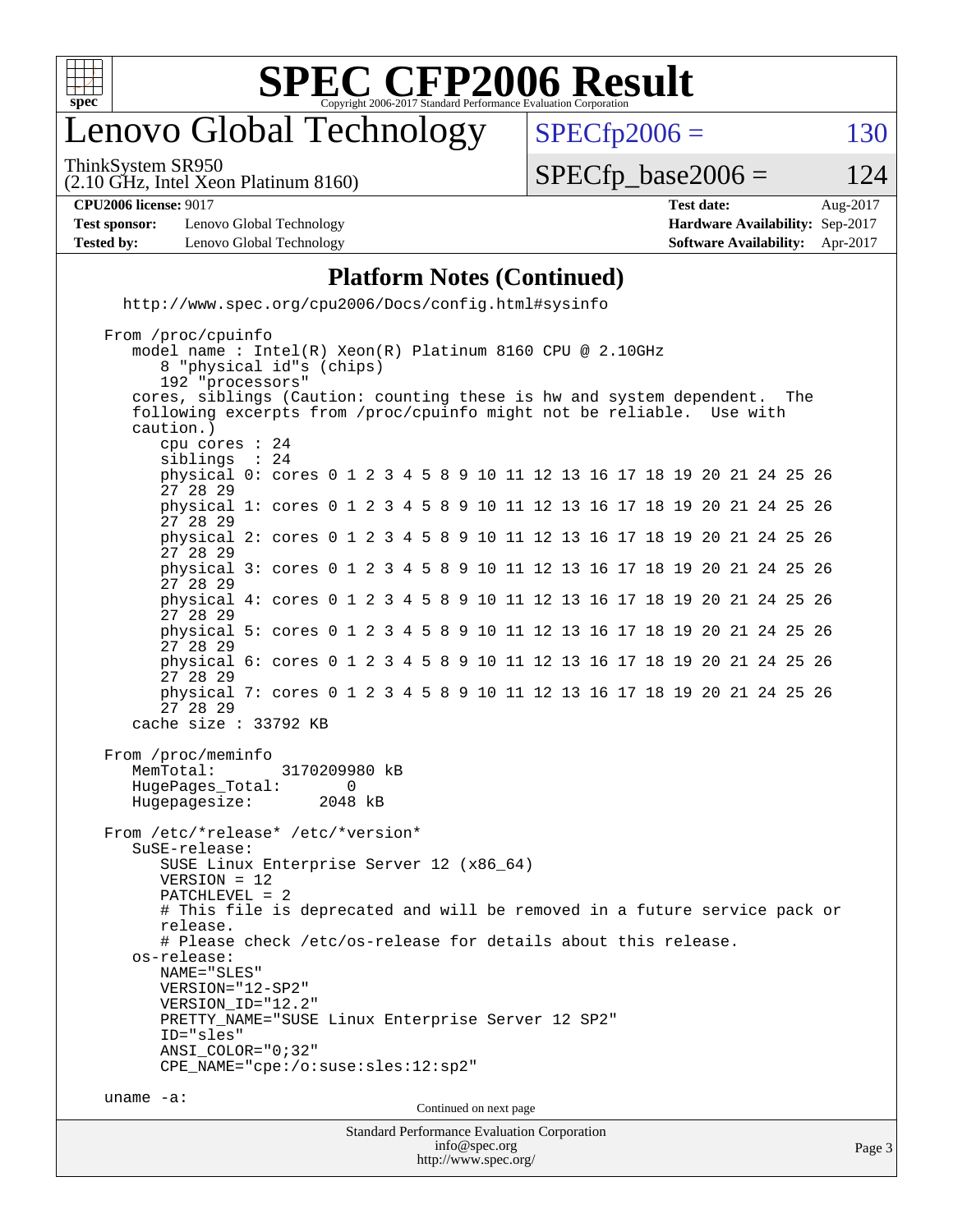

# enovo Global Technology

ThinkSystem SR950

 $SPECTp2006 = 130$ 

(2.10 GHz, Intel Xeon Platinum 8160)

 $SPECTp\_base2006 = 124$ 

**[Test sponsor:](http://www.spec.org/auto/cpu2006/Docs/result-fields.html#Testsponsor)** Lenovo Global Technology **[Hardware Availability:](http://www.spec.org/auto/cpu2006/Docs/result-fields.html#HardwareAvailability)** Sep-2017 **[Tested by:](http://www.spec.org/auto/cpu2006/Docs/result-fields.html#Testedby)** Lenovo Global Technology **[Software Availability:](http://www.spec.org/auto/cpu2006/Docs/result-fields.html#SoftwareAvailability)** Apr-2017

**[CPU2006 license:](http://www.spec.org/auto/cpu2006/Docs/result-fields.html#CPU2006license)** 9017 **[Test date:](http://www.spec.org/auto/cpu2006/Docs/result-fields.html#Testdate)** Aug-2017

#### **[Platform Notes \(Continued\)](http://www.spec.org/auto/cpu2006/Docs/result-fields.html#PlatformNotes)**

 Linux Proton8S-SUSE12SP2 4.4.21-69-default #1 SMP Tue Oct 25 10:58:20 UTC 2016 (9464f67) x86\_64 x86\_64 x86\_64 GNU/Linux

run-level 3 Aug 19 12:31

SPEC is set to: /home/cpu2006-1.2-ic17.0u3<br>Filesystem Type Size Used Avail Type Size Used Avail Use% Mounted on /dev/sdb3 btrfs 743G 62G 682G 9% /home Additional information from dmidecode:

 Warning: Use caution when you interpret this section. The 'dmidecode' program reads system data which is "intended to allow hardware to be accurately determined", but the intent may not be met, as there are frequent changes to hardware, firmware, and the "DMTF SMBIOS" standard.

 BIOS Lenovo -[PSE105L-1.00]- 06/22/2017 Memory: 96x Samsung M393A4K40BB2-CTD 32 GB 2 rank 2666 MHz

(End of data from sysinfo program)

### **[General Notes](http://www.spec.org/auto/cpu2006/Docs/result-fields.html#GeneralNotes)**

Environment variables set by runspec before the start of the run: KMP AFFINITY = "granularity=fine, compact" LD\_LIBRARY\_PATH = "/home/cpu2006-1.2-ic17.0u3/lib/ia32:/home/cpu2006-1.2-ic17.0u3/lib/intel64:/home/cpu2006-1.2-ic17.0u3/sh10.2" OMP\_NUM\_THREADS = "192"

 Binaries compiled on a system with 1x Intel Core i7-4790 CPU + 32GB RAM memory using Redhat Enterprise Linux 7.2 Transparent Huge Pages disabled with: echo never > /sys/kernel/mm/transparent\_hugepage/enabled Filesystem page cache cleared with: shell invocation of 'sync; echo 3 > /proc/sys/vm/drop\_caches' prior to run

### **[Base Compiler Invocation](http://www.spec.org/auto/cpu2006/Docs/result-fields.html#BaseCompilerInvocation)**

[C benchmarks](http://www.spec.org/auto/cpu2006/Docs/result-fields.html#Cbenchmarks): [icc -m64](http://www.spec.org/cpu2006/results/res2017q4/cpu2006-20170917-49374.flags.html#user_CCbase_intel_icc_64bit_bda6cc9af1fdbb0edc3795bac97ada53)

[C++ benchmarks:](http://www.spec.org/auto/cpu2006/Docs/result-fields.html#CXXbenchmarks) [icpc -m64](http://www.spec.org/cpu2006/results/res2017q4/cpu2006-20170917-49374.flags.html#user_CXXbase_intel_icpc_64bit_fc66a5337ce925472a5c54ad6a0de310)

[Fortran benchmarks](http://www.spec.org/auto/cpu2006/Docs/result-fields.html#Fortranbenchmarks): [ifort -m64](http://www.spec.org/cpu2006/results/res2017q4/cpu2006-20170917-49374.flags.html#user_FCbase_intel_ifort_64bit_ee9d0fb25645d0210d97eb0527dcc06e)

[Benchmarks using both Fortran and C](http://www.spec.org/auto/cpu2006/Docs/result-fields.html#BenchmarksusingbothFortranandC): [icc -m64](http://www.spec.org/cpu2006/results/res2017q4/cpu2006-20170917-49374.flags.html#user_CC_FCbase_intel_icc_64bit_bda6cc9af1fdbb0edc3795bac97ada53) [ifort -m64](http://www.spec.org/cpu2006/results/res2017q4/cpu2006-20170917-49374.flags.html#user_CC_FCbase_intel_ifort_64bit_ee9d0fb25645d0210d97eb0527dcc06e)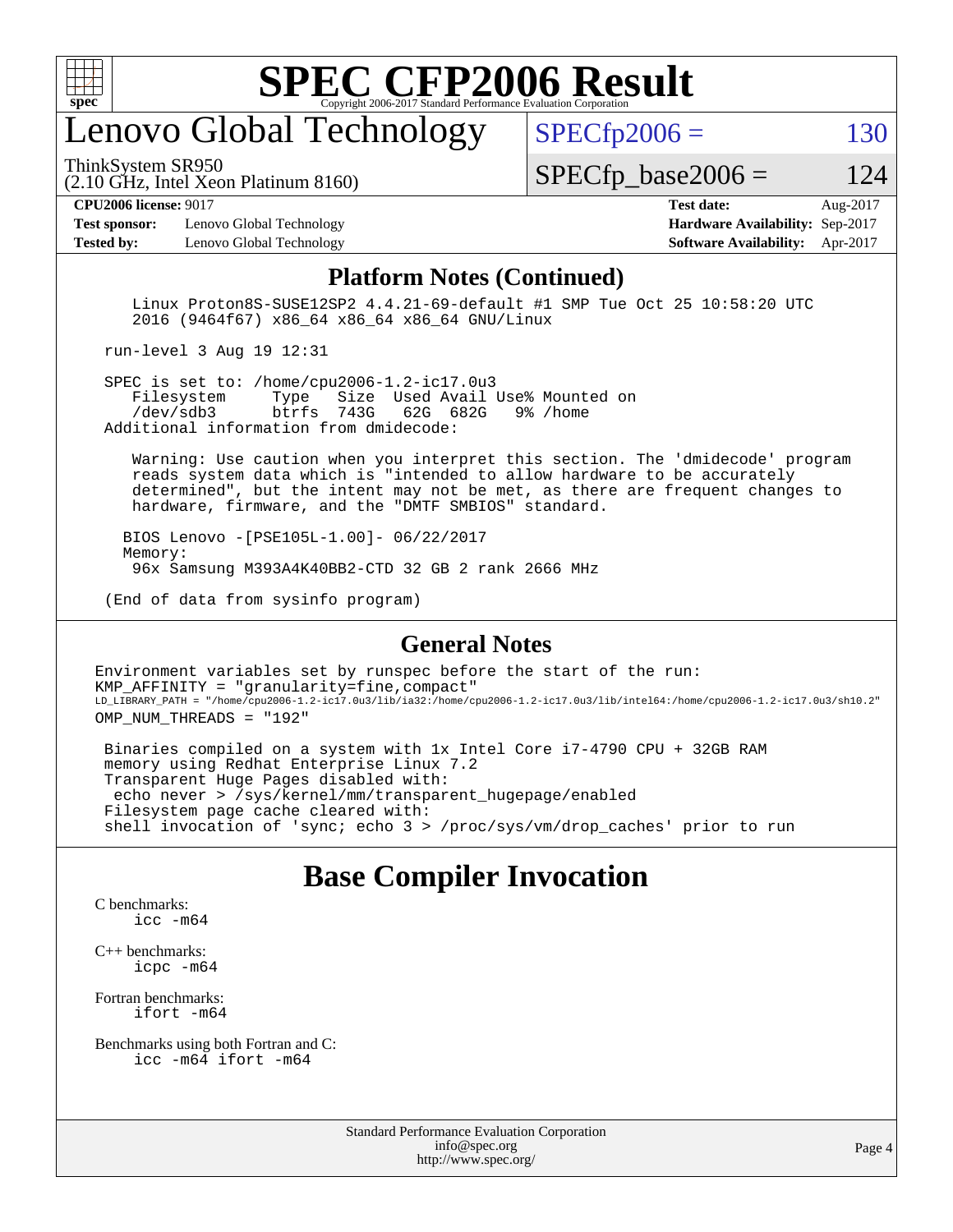

# enovo Global Technology

ThinkSystem SR950

(2.10 GHz, Intel Xeon Platinum 8160)

 $SPECfp2006 = 130$  $SPECfp2006 = 130$ 

 $SPECfp\_base2006 = 124$ 

**[Test sponsor:](http://www.spec.org/auto/cpu2006/Docs/result-fields.html#Testsponsor)** Lenovo Global Technology **[Hardware Availability:](http://www.spec.org/auto/cpu2006/Docs/result-fields.html#HardwareAvailability)** Sep-2017

**[CPU2006 license:](http://www.spec.org/auto/cpu2006/Docs/result-fields.html#CPU2006license)** 9017 **[Test date:](http://www.spec.org/auto/cpu2006/Docs/result-fields.html#Testdate)** Aug-2017 **[Tested by:](http://www.spec.org/auto/cpu2006/Docs/result-fields.html#Testedby)** Lenovo Global Technology **[Software Availability:](http://www.spec.org/auto/cpu2006/Docs/result-fields.html#SoftwareAvailability)** Apr-2017

## **[Base Portability Flags](http://www.spec.org/auto/cpu2006/Docs/result-fields.html#BasePortabilityFlags)**

| 410.bwaves: -DSPEC CPU LP64                  |                                                                |
|----------------------------------------------|----------------------------------------------------------------|
| 416.gamess: -DSPEC_CPU_LP64                  |                                                                |
| 433.milc: -DSPEC CPU LP64                    |                                                                |
| 434.zeusmp: - DSPEC_CPU_LP64                 |                                                                |
| 435.gromacs: -DSPEC_CPU_LP64 -nofor_main     |                                                                |
| 436.cactusADM: - DSPEC CPU LP64 - nofor main |                                                                |
| 437.leslie3d: -DSPEC CPU LP64                |                                                                |
| 444.namd: -DSPEC CPU LP64                    |                                                                |
| 447.dealII: -DSPEC_CPU LP64                  |                                                                |
| 450.soplex: -DSPEC_CPU_LP64                  |                                                                |
| 453.povray: -DSPEC_CPU_LP64                  |                                                                |
| 454.calculix: - DSPEC CPU LP64 - nofor main  |                                                                |
| 459. GemsFDTD: - DSPEC CPU LP64              |                                                                |
| 465.tonto: - DSPEC CPU LP64                  |                                                                |
| 470.1bm: - DSPEC CPU LP64                    |                                                                |
|                                              | 481.wrf: -DSPEC CPU LP64 -DSPEC CPU CASE FLAG -DSPEC CPU LINUX |
| 482.sphinx3: -DSPEC_CPU_LP64                 |                                                                |
|                                              |                                                                |

### **[Base Optimization Flags](http://www.spec.org/auto/cpu2006/Docs/result-fields.html#BaseOptimizationFlags)**

[C benchmarks](http://www.spec.org/auto/cpu2006/Docs/result-fields.html#Cbenchmarks): [-xCORE-AVX2](http://www.spec.org/cpu2006/results/res2017q4/cpu2006-20170917-49374.flags.html#user_CCbase_f-xCORE-AVX2) [-ipo](http://www.spec.org/cpu2006/results/res2017q4/cpu2006-20170917-49374.flags.html#user_CCbase_f-ipo) [-O3](http://www.spec.org/cpu2006/results/res2017q4/cpu2006-20170917-49374.flags.html#user_CCbase_f-O3) [-no-prec-div](http://www.spec.org/cpu2006/results/res2017q4/cpu2006-20170917-49374.flags.html#user_CCbase_f-no-prec-div) [-parallel](http://www.spec.org/cpu2006/results/res2017q4/cpu2006-20170917-49374.flags.html#user_CCbase_f-parallel) [-qopt-prefetch](http://www.spec.org/cpu2006/results/res2017q4/cpu2006-20170917-49374.flags.html#user_CCbase_f-qopt-prefetch) [C++ benchmarks:](http://www.spec.org/auto/cpu2006/Docs/result-fields.html#CXXbenchmarks) [-xCORE-AVX2](http://www.spec.org/cpu2006/results/res2017q4/cpu2006-20170917-49374.flags.html#user_CXXbase_f-xCORE-AVX2) [-ipo](http://www.spec.org/cpu2006/results/res2017q4/cpu2006-20170917-49374.flags.html#user_CXXbase_f-ipo) [-O3](http://www.spec.org/cpu2006/results/res2017q4/cpu2006-20170917-49374.flags.html#user_CXXbase_f-O3) [-no-prec-div](http://www.spec.org/cpu2006/results/res2017q4/cpu2006-20170917-49374.flags.html#user_CXXbase_f-no-prec-div) [-qopt-prefetch](http://www.spec.org/cpu2006/results/res2017q4/cpu2006-20170917-49374.flags.html#user_CXXbase_f-qopt-prefetch) [Fortran benchmarks](http://www.spec.org/auto/cpu2006/Docs/result-fields.html#Fortranbenchmarks): [-xCORE-AVX2](http://www.spec.org/cpu2006/results/res2017q4/cpu2006-20170917-49374.flags.html#user_FCbase_f-xCORE-AVX2) [-ipo](http://www.spec.org/cpu2006/results/res2017q4/cpu2006-20170917-49374.flags.html#user_FCbase_f-ipo) [-O3](http://www.spec.org/cpu2006/results/res2017q4/cpu2006-20170917-49374.flags.html#user_FCbase_f-O3) [-no-prec-div](http://www.spec.org/cpu2006/results/res2017q4/cpu2006-20170917-49374.flags.html#user_FCbase_f-no-prec-div) [-parallel](http://www.spec.org/cpu2006/results/res2017q4/cpu2006-20170917-49374.flags.html#user_FCbase_f-parallel) [-qopt-prefetch](http://www.spec.org/cpu2006/results/res2017q4/cpu2006-20170917-49374.flags.html#user_FCbase_f-qopt-prefetch) [Benchmarks using both Fortran and C](http://www.spec.org/auto/cpu2006/Docs/result-fields.html#BenchmarksusingbothFortranandC): [-xCORE-AVX2](http://www.spec.org/cpu2006/results/res2017q4/cpu2006-20170917-49374.flags.html#user_CC_FCbase_f-xCORE-AVX2) [-ipo](http://www.spec.org/cpu2006/results/res2017q4/cpu2006-20170917-49374.flags.html#user_CC_FCbase_f-ipo) [-O3](http://www.spec.org/cpu2006/results/res2017q4/cpu2006-20170917-49374.flags.html#user_CC_FCbase_f-O3) [-no-prec-div](http://www.spec.org/cpu2006/results/res2017q4/cpu2006-20170917-49374.flags.html#user_CC_FCbase_f-no-prec-div) [-parallel](http://www.spec.org/cpu2006/results/res2017q4/cpu2006-20170917-49374.flags.html#user_CC_FCbase_f-parallel) [-qopt-prefetch](http://www.spec.org/cpu2006/results/res2017q4/cpu2006-20170917-49374.flags.html#user_CC_FCbase_f-qopt-prefetch)

## **[Peak Compiler Invocation](http://www.spec.org/auto/cpu2006/Docs/result-fields.html#PeakCompilerInvocation)**

[C benchmarks](http://www.spec.org/auto/cpu2006/Docs/result-fields.html#Cbenchmarks): [icc -m64](http://www.spec.org/cpu2006/results/res2017q4/cpu2006-20170917-49374.flags.html#user_CCpeak_intel_icc_64bit_bda6cc9af1fdbb0edc3795bac97ada53)

[C++ benchmarks:](http://www.spec.org/auto/cpu2006/Docs/result-fields.html#CXXbenchmarks) [icpc -m64](http://www.spec.org/cpu2006/results/res2017q4/cpu2006-20170917-49374.flags.html#user_CXXpeak_intel_icpc_64bit_fc66a5337ce925472a5c54ad6a0de310)

[Fortran benchmarks](http://www.spec.org/auto/cpu2006/Docs/result-fields.html#Fortranbenchmarks): [ifort -m64](http://www.spec.org/cpu2006/results/res2017q4/cpu2006-20170917-49374.flags.html#user_FCpeak_intel_ifort_64bit_ee9d0fb25645d0210d97eb0527dcc06e)

[Benchmarks using both Fortran and C](http://www.spec.org/auto/cpu2006/Docs/result-fields.html#BenchmarksusingbothFortranandC): [icc -m64](http://www.spec.org/cpu2006/results/res2017q4/cpu2006-20170917-49374.flags.html#user_CC_FCpeak_intel_icc_64bit_bda6cc9af1fdbb0edc3795bac97ada53) [ifort -m64](http://www.spec.org/cpu2006/results/res2017q4/cpu2006-20170917-49374.flags.html#user_CC_FCpeak_intel_ifort_64bit_ee9d0fb25645d0210d97eb0527dcc06e)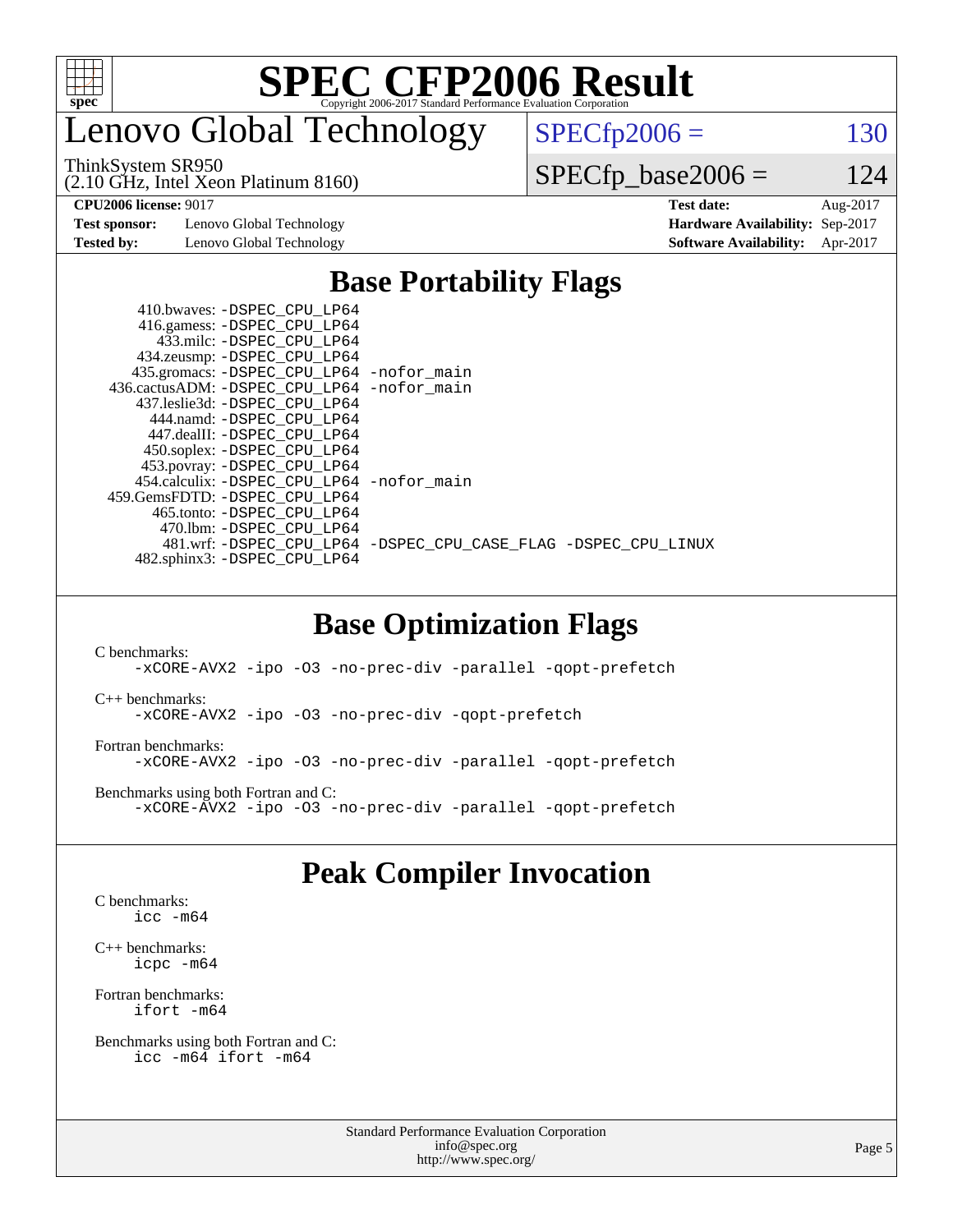

# enovo Global Technology

ThinkSystem SR950

 $SPECTp2006 = 130$ 

(2.10 GHz, Intel Xeon Platinum 8160)

**[Test sponsor:](http://www.spec.org/auto/cpu2006/Docs/result-fields.html#Testsponsor)** Lenovo Global Technology **[Hardware Availability:](http://www.spec.org/auto/cpu2006/Docs/result-fields.html#HardwareAvailability)** Sep-2017 **[Tested by:](http://www.spec.org/auto/cpu2006/Docs/result-fields.html#Testedby)** Lenovo Global Technology **[Software Availability:](http://www.spec.org/auto/cpu2006/Docs/result-fields.html#SoftwareAvailability)** Apr-2017

 $SPECTp\_base2006 = 124$ **[CPU2006 license:](http://www.spec.org/auto/cpu2006/Docs/result-fields.html#CPU2006license)** 9017 **[Test date:](http://www.spec.org/auto/cpu2006/Docs/result-fields.html#Testdate)** Aug-2017

## **[Peak Portability Flags](http://www.spec.org/auto/cpu2006/Docs/result-fields.html#PeakPortabilityFlags)**

Same as Base Portability Flags

# **[Peak Optimization Flags](http://www.spec.org/auto/cpu2006/Docs/result-fields.html#PeakOptimizationFlags)**

[C benchmarks](http://www.spec.org/auto/cpu2006/Docs/result-fields.html#Cbenchmarks):

433.milc: basepeak = yes

 $470.$ lbm: basepeak = yes

 $482$ .sphinx3: basepeak = yes

#### [C++ benchmarks:](http://www.spec.org/auto/cpu2006/Docs/result-fields.html#CXXbenchmarks)

```
 444.namd: -prof-gen(pass 1) -prof-use(pass 2) -xCORE-AVX2(pass 2)
-par-num-threads=1(pass 1) -ipo(pass 2) -O3(pass 2)
-no-prec-div(pass 2) -fno-alias -auto-ilp32
```
447.dealII: basepeak = yes

 $450$ .soplex: basepeak = yes

```
 453.povray: -prof-gen(pass 1) -prof-use(pass 2) -xCORE-AVX2(pass 2)
 -par-num-threads=1-ipo-O3(pass 2)-no-prec-div(pass 2) -unroll4 -ansi-alias
```
[Fortran benchmarks](http://www.spec.org/auto/cpu2006/Docs/result-fields.html#Fortranbenchmarks):

 $410.bwaves: basepeak = yes$  416.gamess: [-prof-gen](http://www.spec.org/cpu2006/results/res2017q4/cpu2006-20170917-49374.flags.html#user_peakPASS1_FFLAGSPASS1_LDFLAGS416_gamess_prof_gen_e43856698f6ca7b7e442dfd80e94a8fc)(pass 1) [-prof-use](http://www.spec.org/cpu2006/results/res2017q4/cpu2006-20170917-49374.flags.html#user_peakPASS2_FFLAGSPASS2_LDFLAGS416_gamess_prof_use_bccf7792157ff70d64e32fe3e1250b55)(pass 2) [-xCORE-AVX2](http://www.spec.org/cpu2006/results/res2017q4/cpu2006-20170917-49374.flags.html#user_peakPASS2_FFLAGSPASS2_LDFLAGS416_gamess_f-xCORE-AVX2)(pass 2)  $-par-num-threads=1(pass 1) -ipo(pass 2) -O3(pass 2)$  $-par-num-threads=1(pass 1) -ipo(pass 2) -O3(pass 2)$  $-par-num-threads=1(pass 1) -ipo(pass 2) -O3(pass 2)$  $-par-num-threads=1(pass 1) -ipo(pass 2) -O3(pass 2)$  $-par-num-threads=1(pass 1) -ipo(pass 2) -O3(pass 2)$  $-par-num-threads=1(pass 1) -ipo(pass 2) -O3(pass 2)$ [-no-prec-div](http://www.spec.org/cpu2006/results/res2017q4/cpu2006-20170917-49374.flags.html#user_peakPASS2_FFLAGSPASS2_LDFLAGS416_gamess_f-no-prec-div)(pass 2) [-unroll2](http://www.spec.org/cpu2006/results/res2017q4/cpu2006-20170917-49374.flags.html#user_peakOPTIMIZE416_gamess_f-unroll_784dae83bebfb236979b41d2422d7ec2) [-inline-level=0](http://www.spec.org/cpu2006/results/res2017q4/cpu2006-20170917-49374.flags.html#user_peakOPTIMIZE416_gamess_f-inline-level_318d07a09274ad25e8d15dbfaa68ba50) [-scalar-rep-](http://www.spec.org/cpu2006/results/res2017q4/cpu2006-20170917-49374.flags.html#user_peakOPTIMIZE416_gamess_f-disablescalarrep_abbcad04450fb118e4809c81d83c8a1d) 434.zeusmp: basepeak = yes 437.leslie3d: basepeak = yes 459.GemsFDTD: [-prof-gen](http://www.spec.org/cpu2006/results/res2017q4/cpu2006-20170917-49374.flags.html#user_peakPASS1_FFLAGSPASS1_LDFLAGS459_GemsFDTD_prof_gen_e43856698f6ca7b7e442dfd80e94a8fc)(pass 1) [-prof-use](http://www.spec.org/cpu2006/results/res2017q4/cpu2006-20170917-49374.flags.html#user_peakPASS2_FFLAGSPASS2_LDFLAGS459_GemsFDTD_prof_use_bccf7792157ff70d64e32fe3e1250b55)(pass 2) [-xCORE-AVX2](http://www.spec.org/cpu2006/results/res2017q4/cpu2006-20170917-49374.flags.html#user_peakPASS2_FFLAGSPASS2_LDFLAGS459_GemsFDTD_f-xCORE-AVX2)(pass 2)  $-par-num-threads=1(pass 1) -ipo(pass 2) -O3(pass 2)$  $-par-num-threads=1(pass 1) -ipo(pass 2) -O3(pass 2)$  $-par-num-threads=1(pass 1) -ipo(pass 2) -O3(pass 2)$  $-par-num-threads=1(pass 1) -ipo(pass 2) -O3(pass 2)$  $-par-num-threads=1(pass 1) -ipo(pass 2) -O3(pass 2)$  $-par-num-threads=1(pass 1) -ipo(pass 2) -O3(pass 2)$ [-no-prec-div](http://www.spec.org/cpu2006/results/res2017q4/cpu2006-20170917-49374.flags.html#user_peakPASS2_FFLAGSPASS2_LDFLAGS459_GemsFDTD_f-no-prec-div)(pass 2) [-unroll2](http://www.spec.org/cpu2006/results/res2017q4/cpu2006-20170917-49374.flags.html#user_peakOPTIMIZE459_GemsFDTD_f-unroll_784dae83bebfb236979b41d2422d7ec2) [-inline-level=0](http://www.spec.org/cpu2006/results/res2017q4/cpu2006-20170917-49374.flags.html#user_peakOPTIMIZE459_GemsFDTD_f-inline-level_318d07a09274ad25e8d15dbfaa68ba50) [-qopt-prefetch](http://www.spec.org/cpu2006/results/res2017q4/cpu2006-20170917-49374.flags.html#user_peakOPTIMIZE459_GemsFDTD_f-qopt-prefetch) [-parallel](http://www.spec.org/cpu2006/results/res2017q4/cpu2006-20170917-49374.flags.html#user_peakOPTIMIZE459_GemsFDTD_f-parallel) 465.tonto: [-prof-gen](http://www.spec.org/cpu2006/results/res2017q4/cpu2006-20170917-49374.flags.html#user_peakPASS1_FFLAGSPASS1_LDFLAGS465_tonto_prof_gen_e43856698f6ca7b7e442dfd80e94a8fc)(pass 1) [-prof-use](http://www.spec.org/cpu2006/results/res2017q4/cpu2006-20170917-49374.flags.html#user_peakPASS2_FFLAGSPASS2_LDFLAGS465_tonto_prof_use_bccf7792157ff70d64e32fe3e1250b55)(pass 2) [-xCORE-AVX2](http://www.spec.org/cpu2006/results/res2017q4/cpu2006-20170917-49374.flags.html#user_peakPASS2_FFLAGSPASS2_LDFLAGS465_tonto_f-xCORE-AVX2)(pass 2) [-par-num-threads=1](http://www.spec.org/cpu2006/results/res2017q4/cpu2006-20170917-49374.flags.html#user_peakPASS1_FFLAGSPASS1_LDFLAGS465_tonto_par_num_threads_786a6ff141b4e9e90432e998842df6c2)(pass 1) [-ipo](http://www.spec.org/cpu2006/results/res2017q4/cpu2006-20170917-49374.flags.html#user_peakPASS2_FFLAGSPASS2_LDFLAGS465_tonto_f-ipo)(pass 2) [-O3](http://www.spec.org/cpu2006/results/res2017q4/cpu2006-20170917-49374.flags.html#user_peakPASS2_FFLAGSPASS2_LDFLAGS465_tonto_f-O3)(pass 2) [-no-prec-div](http://www.spec.org/cpu2006/results/res2017q4/cpu2006-20170917-49374.flags.html#user_peakPASS2_FFLAGSPASS2_LDFLAGS465_tonto_f-no-prec-div)(pass 2) [-inline-calloc](http://www.spec.org/cpu2006/results/res2017q4/cpu2006-20170917-49374.flags.html#user_peakOPTIMIZE465_tonto_f-inline-calloc) [-qopt-malloc-options=3](http://www.spec.org/cpu2006/results/res2017q4/cpu2006-20170917-49374.flags.html#user_peakOPTIMIZE465_tonto_f-qopt-malloc-options_0fcb435012e78f27d57f473818e45fe4) [-auto](http://www.spec.org/cpu2006/results/res2017q4/cpu2006-20170917-49374.flags.html#user_peakOPTIMIZE465_tonto_f-auto) [-unroll4](http://www.spec.org/cpu2006/results/res2017q4/cpu2006-20170917-49374.flags.html#user_peakOPTIMIZE465_tonto_f-unroll_4e5e4ed65b7fd20bdcd365bec371b81f)

Continued on next page

```
Standard Performance Evaluation Corporation
     info@spec.org
   http://www.spec.org/
```